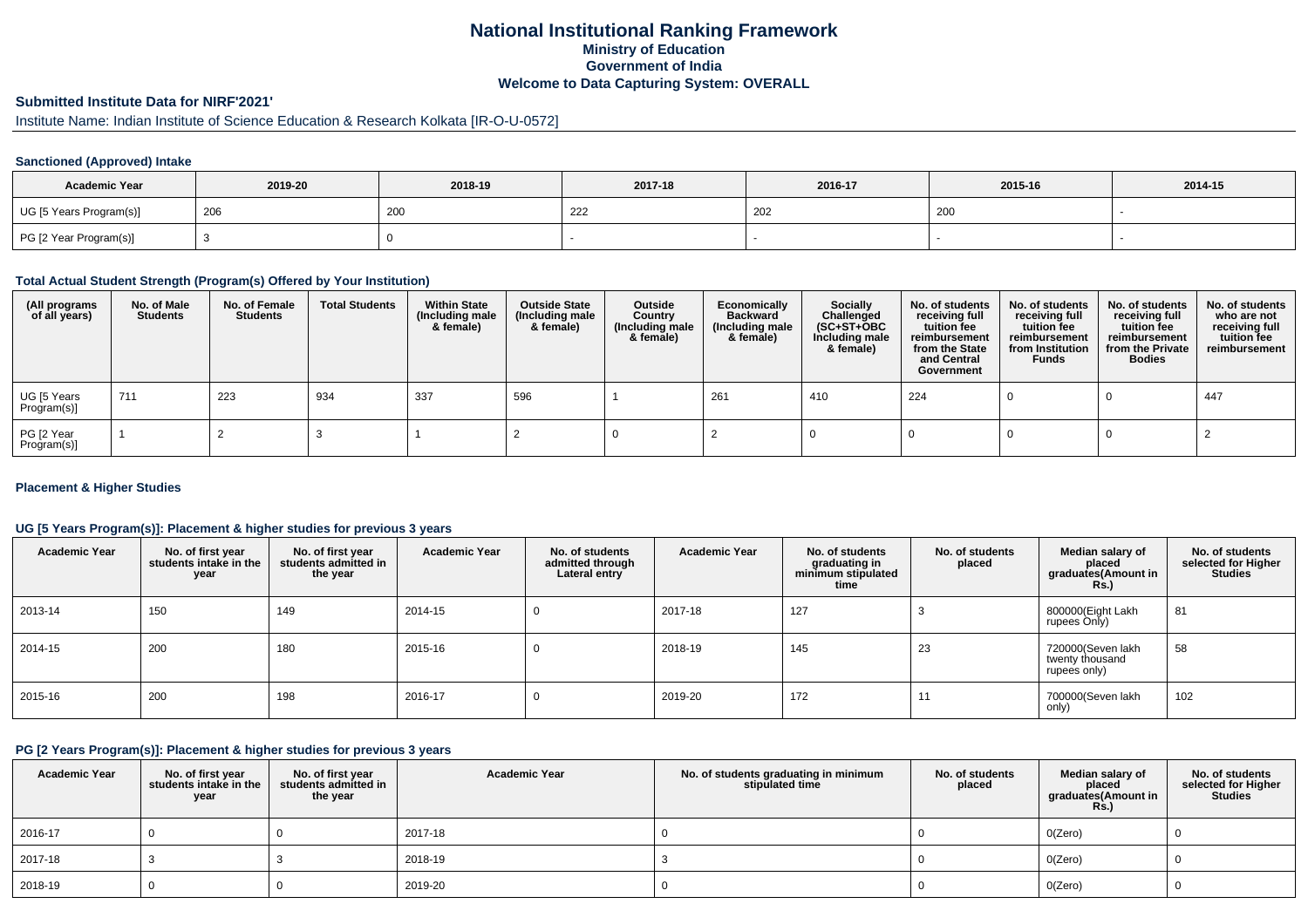#### **Ph.D Student Details**

| Ph.D (Student pursuing doctoral program till 2019-20 Students admitted in the academic year 2020-21 should not be entered here.) |         |                       |         |  |  |
|----------------------------------------------------------------------------------------------------------------------------------|---------|-----------------------|---------|--|--|
|                                                                                                                                  |         | <b>Total Students</b> |         |  |  |
| Full Time                                                                                                                        |         | 522                   |         |  |  |
| Part Time                                                                                                                        |         |                       |         |  |  |
| No. of Ph.D students graduated (including Integrated Ph.D)                                                                       |         |                       |         |  |  |
|                                                                                                                                  | 2019-20 | 2018-19               | 2017-18 |  |  |
| Full Time                                                                                                                        | 45      | 38                    | 34      |  |  |
| Part Time                                                                                                                        |         |                       |         |  |  |

# **Financial Resources: Utilised Amount for the Capital expenditure for previous 3 years**

| <b>Academic Year</b>                                                                                 | 2019-20                                                                                             | 2018-19                                                                                          | 2017-18                                                                                          |  |  |  |
|------------------------------------------------------------------------------------------------------|-----------------------------------------------------------------------------------------------------|--------------------------------------------------------------------------------------------------|--------------------------------------------------------------------------------------------------|--|--|--|
|                                                                                                      | <b>Utilised Amount</b>                                                                              | <b>Utilised Amount</b>                                                                           | <b>Utilised Amount</b>                                                                           |  |  |  |
| Annual Capital Expenditure on Academic Activities and Resources (excluding expenditure on buildings) |                                                                                                     |                                                                                                  |                                                                                                  |  |  |  |
| Library                                                                                              | 69348139 (Six Crore Ninety Three Lakh Forty Eight Thousand<br>One Hundred and Thirty Nine Only)     | 63295874 (Six Crore Thirty Two Lakh Ninety Five Thousand<br>Eight Hundred and Seventy Four Only) | 49612545 (Four Crore Ninety Six Lakh Twelve Thousand Five<br>Hundred and Forty Five only)        |  |  |  |
| New Equipment for Laboratories                                                                       | 107433475 (Ten Crore Seventy Four Lakh Thirty Three<br>THousand Four Hundred and Seventy Five only) | 106743846 (Ten Crore Sixty Seven Lakh Forty Three<br>Thousand Eight Hundred and Forty Six Only)  | 85440377 (Eight Crore Fifty Four Lakh Forty Thousand Three<br>Hundred and Seventy Seven only)    |  |  |  |
| <b>Engineering Workshops</b>                                                                         | 0 (Zero)                                                                                            | 0 (Zero)                                                                                         | 0 (Zero)                                                                                         |  |  |  |
| Other expenditure on creation of Capital Assets (excluding<br>expenditure on Land and Building)      | 63391901 (Six Crore Thirty Three Lakh Ninety One Thousand<br>Nine Hundred and One Only)             | 102891332 (Ten Crore Twenty Eight Lakh Ninety One<br>Thousand Three Hundred and Thirty Two only) | 148866470 (Fourteen Crore Eighty Eight Lakh Sixty Six<br>Thousand Four Hundred and Seventy only) |  |  |  |

# **Financial Resources: Utilised Amount for the Operational expenditure for previous 3 years**

| <b>Academic Year</b>                                                                                                                                                                            | 2019-20                                                                                               | 2018-19                                                                                               | 2017-18                                                                                             |  |  |  |
|-------------------------------------------------------------------------------------------------------------------------------------------------------------------------------------------------|-------------------------------------------------------------------------------------------------------|-------------------------------------------------------------------------------------------------------|-----------------------------------------------------------------------------------------------------|--|--|--|
|                                                                                                                                                                                                 | <b>Utilised Amount</b>                                                                                | <b>Utilised Amount</b>                                                                                | <b>Utilised Amount</b>                                                                              |  |  |  |
| <b>Annual Operational Expenditure</b>                                                                                                                                                           |                                                                                                       |                                                                                                       |                                                                                                     |  |  |  |
| Salaries (Teaching and Non Teaching staff)                                                                                                                                                      | 456698087 (Fourty Five Crore Sixty Six Lakh Ninety Eight<br>Thousand and Eighty Seven Only)           | 399350379 (Thirty Nine Crore Ninety Three Lakh Fifty<br>Thousand Three Hundred and Seventy Nine Only) | 376328011 (Thirty Seven Crore Sixty Three Lakh Twenty Eight<br>Thousand and Eleven Only)            |  |  |  |
| Maintenance of Academic Infrastructure or consumables and<br>other running expenditures (excluding maintenance of hostels<br>and allied services, rent of the building, depreciation cost, etc) | 381539128 (Thirty Eight Crore Fifteen Lakh Thirty Nine<br>Thousand One Hundred and Twenty Eight Only) | 341110423 (Thirty Four Crore Eleven Lakh Ten Thousand Four<br>Hundred and Twenty Three only)          | 306891673 (Thirty Crore Sixty Eight Lakh Ninety One<br>Thousand Six Hundred and Seventy THree only) |  |  |  |
| Seminars/Conferences/Workshops                                                                                                                                                                  | 3503666 (Thirty Five Lakh Three Thousand Six Hundred and<br>Sixty Six only)                           | 3796198 (Thirty Seven Lakh Ninety Six Thousand One<br>Hundred and Ninety Eight Only)                  | 886608 (Eight Lakh Eighty Six Thousand Six Hundred and<br>Eight Only)                               |  |  |  |

**IPR**

| Calendar year            | 2019 | 2018 | 2017 |
|--------------------------|------|------|------|
| No. of Patents Published |      |      |      |
| No. of Patents Granted   |      |      |      |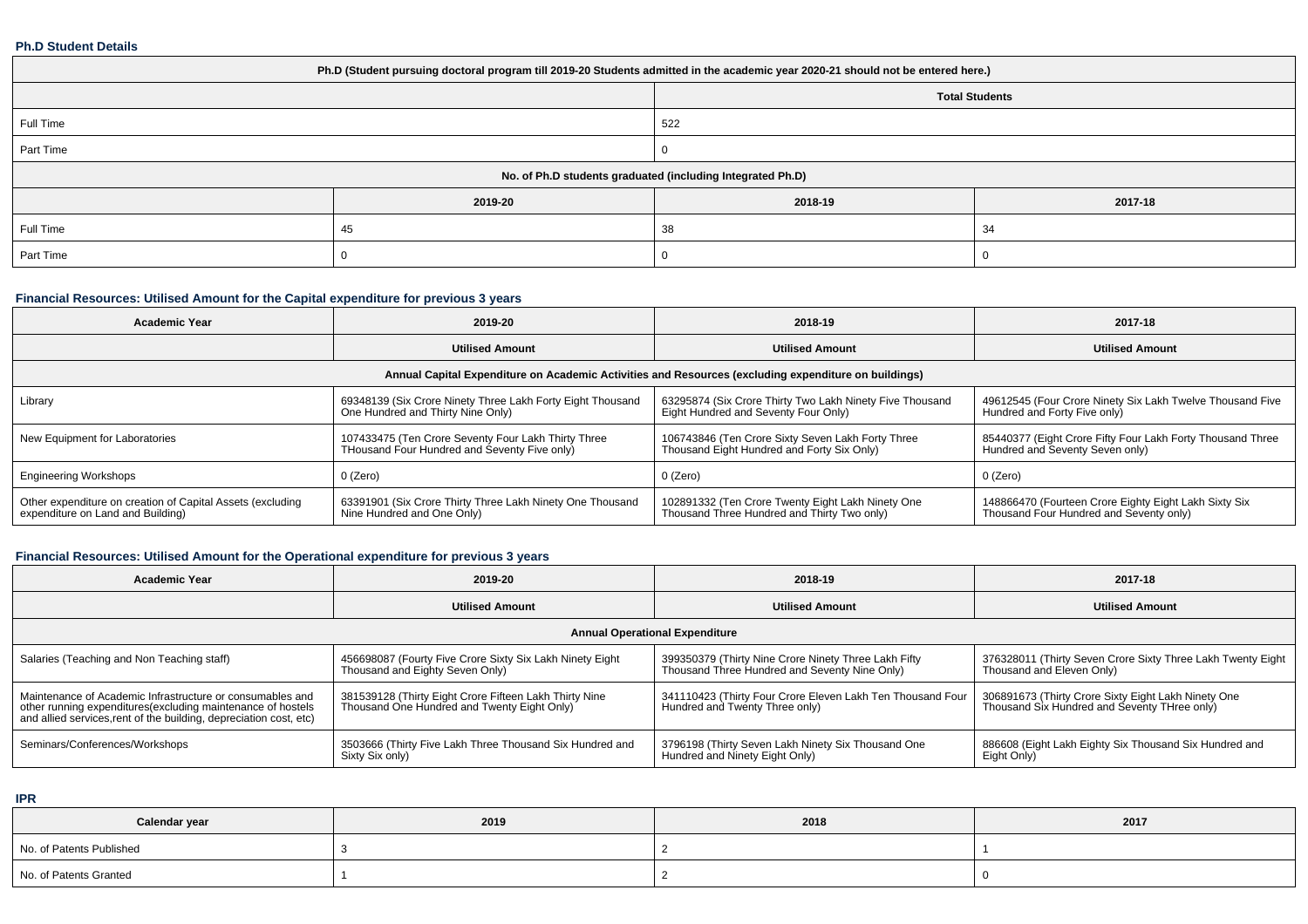#### **Sponsored Research Details**

| <b>Financial Year</b>                    | 2019-20                                                                        | 2018-19                                                                        | 2017-18                                                                              |
|------------------------------------------|--------------------------------------------------------------------------------|--------------------------------------------------------------------------------|--------------------------------------------------------------------------------------|
| Total no. of Sponsored Projects          |                                                                                | 106                                                                            | 92                                                                                   |
| Total no. of Funding Agencies            |                                                                                |                                                                                |                                                                                      |
| Total Amount Received (Amount in Rupees) | 181098984                                                                      | 173581702                                                                      | 122364757                                                                            |
| Amount Received in Words                 | Eighteen crore ten lakh ninety eight thousand nine hundred<br>eighty four only | Seventeen crore thirty five lakh eighty one thousand seven<br>hundred two only | Twelve crore twenty three lakh sixty four thousand seven<br>hundred fifty seven only |

# **Consultancy Project Details**

| <b>Financial Year</b>                    | 2019-20                                                    | 2018-19                                                            | 2017-18                                                  |
|------------------------------------------|------------------------------------------------------------|--------------------------------------------------------------------|----------------------------------------------------------|
| Total no. of Consultancy Projects        |                                                            |                                                                    |                                                          |
| Total no. of Client Organizations        |                                                            |                                                                    |                                                          |
| Total Amount Received (Amount in Rupees) | 12310500                                                   | 9614730                                                            | 5772077                                                  |
| Amount Received in Words                 | One crore twenty three lakh ten thousand five hundred only | Ninety six lakh fourteen thousand seven hundred and thirty<br>only | Fifty seven lakh seventy two thousand seventy seven only |

# **Executive Development Program/Management Development Programs**

| <b>Financial Year</b>                                                             | 2019-20 | 2018-19 | 2017-18 |
|-----------------------------------------------------------------------------------|---------|---------|---------|
| Total no. of Executive Development Programs/ Management<br>Development Programs   | - 0     |         |         |
| Total no. of Participants                                                         |         |         |         |
| Total Annual Earnings (Amount in Rupees)(Excluding Lodging<br>& Boarding Charges) | - 0     |         |         |
| Total Annual Earnings in Words                                                    | Zero    | Zero    | Zero    |

#### **PCS Facilities: Facilities of physically challenged students**

| 1. Do your institution buildings have Lifts/Ramps?                                                                                                        | Yes, more than 80% of the buildings |
|-----------------------------------------------------------------------------------------------------------------------------------------------------------|-------------------------------------|
| 2. Do your institution have provision for walking aids, includingwheelchairs and transportation from one building to another for<br>handicapped students? | Yes                                 |
| 3. Do your institution buildings have specially designed toilets for handicapped students?                                                                | Yes, more than 80% of the buildings |

#### **Accreditation**

#### **NBA Accreditation**

| 1. Does your institute have a valid NBA Accreditation? | NO |
|--------------------------------------------------------|----|
|                                                        |    |

#### **NAAC Accreditation**

| our institute have a valid NAAC Accreditation?<br>Does v | N1 |
|----------------------------------------------------------|----|
|                                                          |    |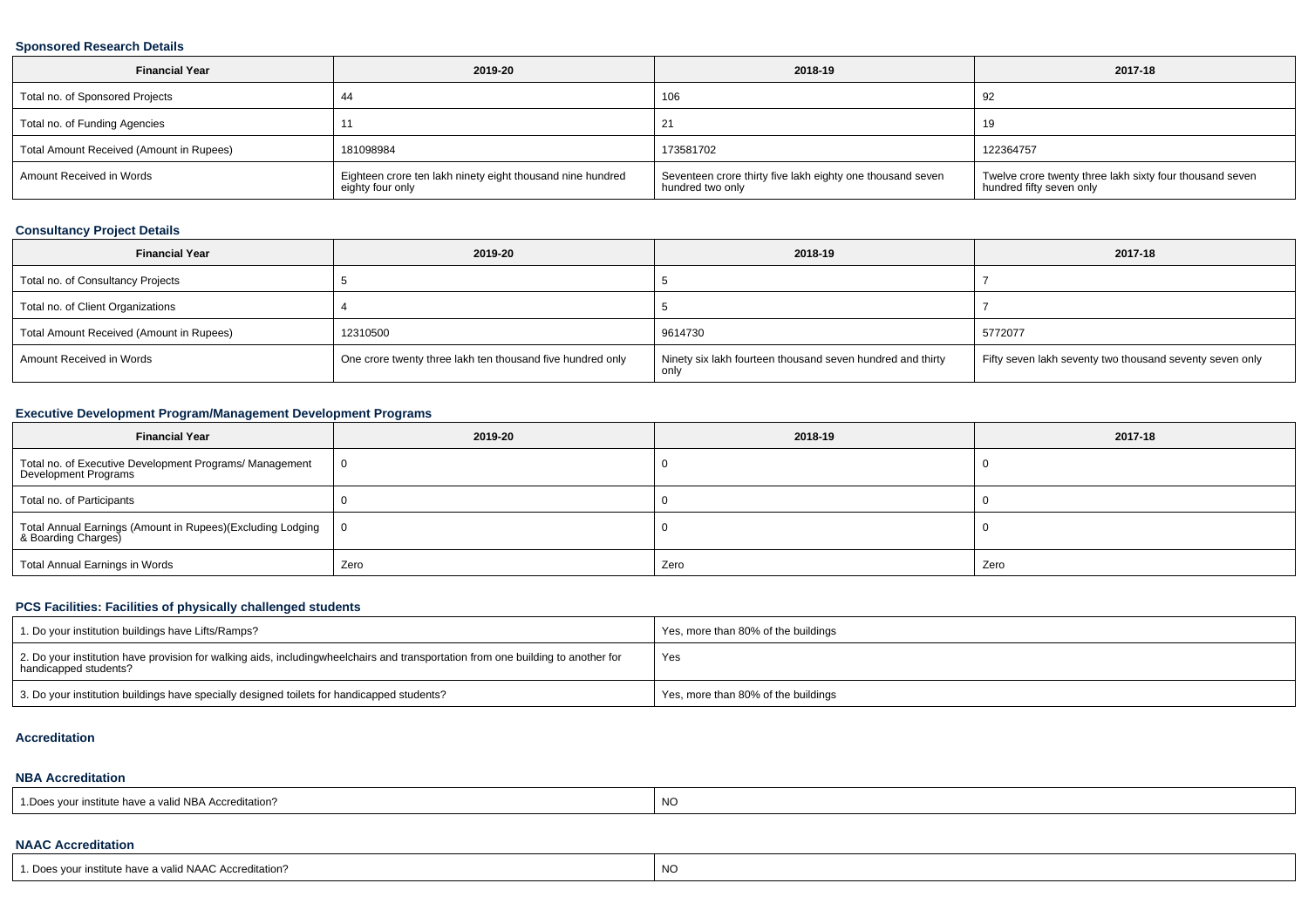### **Faculty Details**

| Srno            | Name                    | Age | Designation            | Gender | Qualification | <b>Experience (In</b><br>Months) | <b>Is Associated</b><br><b>Last Year</b> | Currently<br>working with<br>institution? | <b>Joining Date</b> | <b>Leaving Date</b>      | <b>Association type</b> |
|-----------------|-------------------------|-----|------------------------|--------|---------------|----------------------------------|------------------------------------------|-------------------------------------------|---------------------|--------------------------|-------------------------|
| $\mathbf{1}$    | Jayasri Das<br>Sarma    | 54  | Professor              | Female | Ph.D          | 190                              | Yes                                      | Yes                                       | 01-10-2008          | $\overline{\phantom{a}}$ | Regular                 |
| $\overline{2}$  | Tapas Kumar<br>Sengupta | 59  | Professor              | Male   | Ph.D          | 166                              | Yes                                      | Yes                                       | 18-04-2007          | $\overline{\phantom{a}}$ | Regular                 |
| 3               | <b>Rupak Datta</b>      | 44  | Associate<br>Professor | Male   | Ph.D          | 115                              | Yes                                      | Yes                                       | 27-12-2010          | $\overline{\phantom{a}}$ | Regular                 |
| $\overline{4}$  | Anindita Bhadra         | 43  | Associate<br>Professor | Female | Ph.D          | 109                              | Yes                                      | Yes                                       | 22-02-2016          | $\overline{\phantom{a}}$ | Regular                 |
| $5\phantom{.0}$ | Anuradha Bhat           | 48  | Associate<br>Professor | Female | Ph.D          | 132                              | Yes                                      | Yes                                       | 22-07-2010          | $\overline{\phantom{a}}$ | Regular                 |
| 6               | Amirul Islam<br>Mallick | 41  | Associate<br>Professor | Male   | Ph.D          | 78                               | Yes                                      | Yes                                       | 04-08-2014          | $\overline{\phantom{a}}$ | Regular                 |
| $\overline{7}$  | <b>Mohit Prasad</b>     | 46  | Associate<br>Professor | Male   | Ph.D          | 127                              | Yes                                      | Yes                                       | 30-12-2009          | $\overline{\phantom{a}}$ | Regular                 |
| 8               | Bidisha Sinha           | 41  | Associate<br>Professor | Female | Ph.D          | 104                              | Yes                                      | Yes                                       | 21-11-2011          | $\overline{\phantom{a}}$ | Regular                 |
| 9               | Sumana Annagiri         | 48  | Professor              | Female | Ph.D          | 142                              | Yes                                      | Yes                                       | 01-10-2008          | $\overline{\phantom{a}}$ | Regular                 |
| 10              | Sankar Maiti            | 46  | Associate<br>Professor | Male   | Ph.D          | 141                              | Yes                                      | Yes                                       | 22-03-2011          | $\overline{\phantom{a}}$ | Regular                 |
| 11              | Neelanjana<br>Sengupta  | 43  | Associate<br>Professor | Female | Ph.D          | 102                              | Yes                                      | Yes                                       | 30-05-2016          | $\overline{\phantom{a}}$ | Regular                 |
| 12              | Robert John<br>Chandran | 51  | Associate<br>Professor | Male   | Ph.D          | 133                              | Yes                                      | Yes                                       | 01-11-2010          | $\overline{\phantom{a}}$ | Regular                 |
| 13              | Rahul Das               | 44  | Assistant<br>Professor | Male   | Ph.D          | 100                              | Yes                                      | Yes                                       | 15-10-2014          | $\overline{\phantom{a}}$ | Regular                 |
| 14              | Partha Pratim<br>Datta  | 49  | Associate<br>Professor | Male   | Ph.D          | 128                              | Yes                                      | Yes                                       | 04-12-2009          | $\overline{\phantom{a}}$ | Regular                 |
| 15              | Supratim Datta          | 46  | Associate<br>Professor | Male   | Ph.D          | 144                              | Yes                                      | Yes                                       | 21-07-2011          | $\overline{\phantom{a}}$ | Regular                 |
| 16              | Punyasloke<br>Bhadury   | 41  | Professor              | Male   | Ph.D          | 142                              | Yes                                      | Yes                                       | 28-01-2009          | $\overline{\phantom{a}}$ | Regular                 |
| 17              | Rituparna Sinha<br>Roy  | 44  | Associate<br>Professor | Female | Ph.D          | 111                              | Yes                                      | Yes                                       | 02-05-2011          | $\overline{\phantom{a}}$ | Regular                 |
| 18              | Arnab Gupta             | 42  | Assistant<br>Professor | Male   | Ph.D          | 60                               | Yes                                      | Yes                                       | 03-04-2017          | $\overline{\phantom{a}}$ | Regular                 |
| 19              | Partho Sarothi<br>Ray   | 43  | Associate<br>Professor | Male   | Ph.D          | 144                              | Yes                                      | Yes                                       | 11-08-2008          | $\overline{\phantom{a}}$ | Regular                 |
| $20\,$          | Malancha Ta             | 48  | Associate<br>Professor | Female | Ph.D          | 186                              | Yes                                      | Yes                                       | 01-07-2011          | $\overline{\phantom{a}}$ | Regular                 |
| 21              | Babu Sudhamalla         | 39  | Assistant<br>Professor | Male   | Ph.D          | 24                               | Yes                                      | Yes                                       | 26-07-2018          | $\overline{\phantom{a}}$ | Regular                 |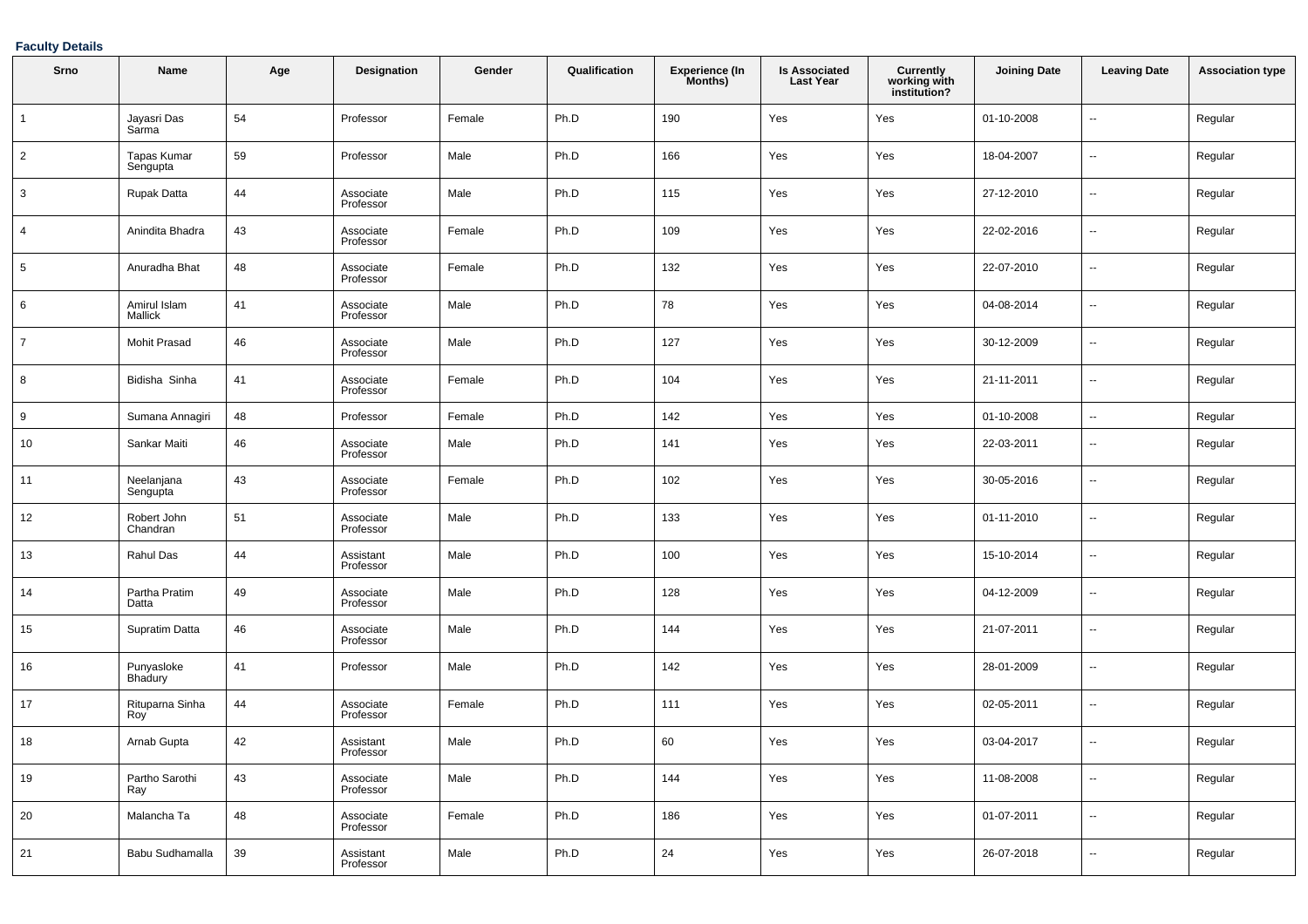| 22 | Sreeramaiah<br>Gangappa      | 43 | Assistant<br>Professor | Male   | Ph.D | 22              | Yes | Yes | 17-09-2018 | --                       | Regular |
|----|------------------------------|----|------------------------|--------|------|-----------------|-----|-----|------------|--------------------------|---------|
| 23 | Amit Kumar<br>Mandal         | 51 | Associate<br>Professor | Male   | Ph.D | 115             | Yes | Yes | 12-07-2019 | --                       | Regular |
| 24 | Dipjyoti Das                 | 34 | Assistant<br>Professor | Male   | Ph.D | 19              | Yes | Yes | 01-01-2019 | ш.                       | Regular |
| 25 | Purba Mukherjee              | 33 | Assistant<br>Professor | Female | Ph.D | $5\phantom{.0}$ | No  | Yes | 16-03-2020 | $\overline{\phantom{a}}$ | Regular |
| 26 | Radhika<br>Venkatesan        | 42 | Assistant<br>Professor | Female | Ph.D | 66              | No  | Yes | 01-07-2020 | ш.                       | Regular |
| 27 | Prasun Kumar<br>Mandal       | 42 | Professor              | Male   | Ph.D | 127             | Yes | Yes | 01-01-2010 | $\overline{\phantom{a}}$ | Regular |
| 28 | Sanjio Shankarrao<br>Zade    | 46 | Professor              | Male   | Ph.D | 170             | Yes | Yes | 25-05-2007 | ш.                       | Regular |
| 29 | Subhajit<br>Bandyopadhyay    | 47 | Professor              | Male   | Ph.D | 201             | Yes | Yes | 22-10-2008 | ш.                       | Regular |
| 30 | Debasis Koley                | 42 | Professor              | Male   | Ph.D | 118             | Yes | Yes | 10-01-2011 | $\sim$                   | Regular |
| 31 | Ratheesh K<br>Vijayaraghavan | 38 | Assistant<br>Professor | Male   | Ph.D | 64              | Yes | Yes | 02-02-2016 | --                       | Regular |
| 32 | Pradip Kumar<br>Ghorai       | 43 | Professor              | Male   | Ph.D | 151             | Yes | Yes | 07-01-2008 | --                       | Regular |
| 33 | Priyadarsi De                | 46 | Professor              | Male   | Ph.D | 145             | Yes | Yes | 18-11-2009 | $\sim$                   | Regular |
| 34 | Debansu<br>Chaudhuri         | 43 | Associate<br>Professor | Male   | Ph.D | 110             | Yes | Yes | 01-06-2011 | $\sim$                   | Regular |
| 35 | Chilla Malla Reddy           | 45 | Professor              | Male   | Ph.D | 144             | Yes | Yes | 04-08-2008 | н.                       | Regular |
| 36 | Sayan<br>Bhattacharyya       | 45 | Professor              | Male   | Ph.D | 128             | Yes | Yes | 13-04-2010 | --                       | Regular |
| 37 | Suman De Sarkar              | 36 | Associate<br>Professor | Male   | Ph.D | 58              | Yes | Yes | 01-10-2015 | --                       | Regular |
| 38 | Balaram<br>Mukhopadhyay      | 47 | Professor              | Male   | Ph.D | 178             | Yes | Yes | 01-01-2008 | --                       | Regular |
| 39 | Venkataramanan<br>Mahalingam | 46 | Professor              | Male   | Ph.D | 134             | Yes | Yes | 20-05-2009 | --                       | Regular |
| 40 | Sayam Sen Gupta              | 47 | Associate<br>Professor | Male   | Ph.D | 163             | Yes | Yes | 25-07-2016 | --                       | Regular |
| 41 | Supratim Banerjee            | 40 | Assistant<br>Professor | Male   | Ph.D | 43              | Yes | Yes | 03-01-2017 | --                       | Regular |
| 42 | Raja Shunmugam               | 45 | Professor              | Male   | Ph.D | 159             | Yes | Yes | 15-09-2008 | $\sim$                   | Regular |
| 43 | Ashwani Kumar<br>Tiwari      | 41 | Professor              | Male   | Ph.D | 118             | Yes | Yes | 01-10-2010 | $\sim$                   | Regular |
| 44 | SureshKumar<br>Devrajulu     | 44 | Assistant<br>Professor | Male   | Ph.D | 54              | Yes | Yes | 02-02-2016 | ш,                       | Regular |
| 45 | Debasish Haldar              | 44 | Professor              | Male   | Ph.D | 144             | Yes | Yes | 04-08-2008 | $\sim$                   | Regular |
| 46 | Pradip Kumar<br>Tarafdar     | 38 | Assistant<br>Professor | Male   | Ph.D | 64              | Yes | Yes | 22-07-2015 | $\sim$                   | Regular |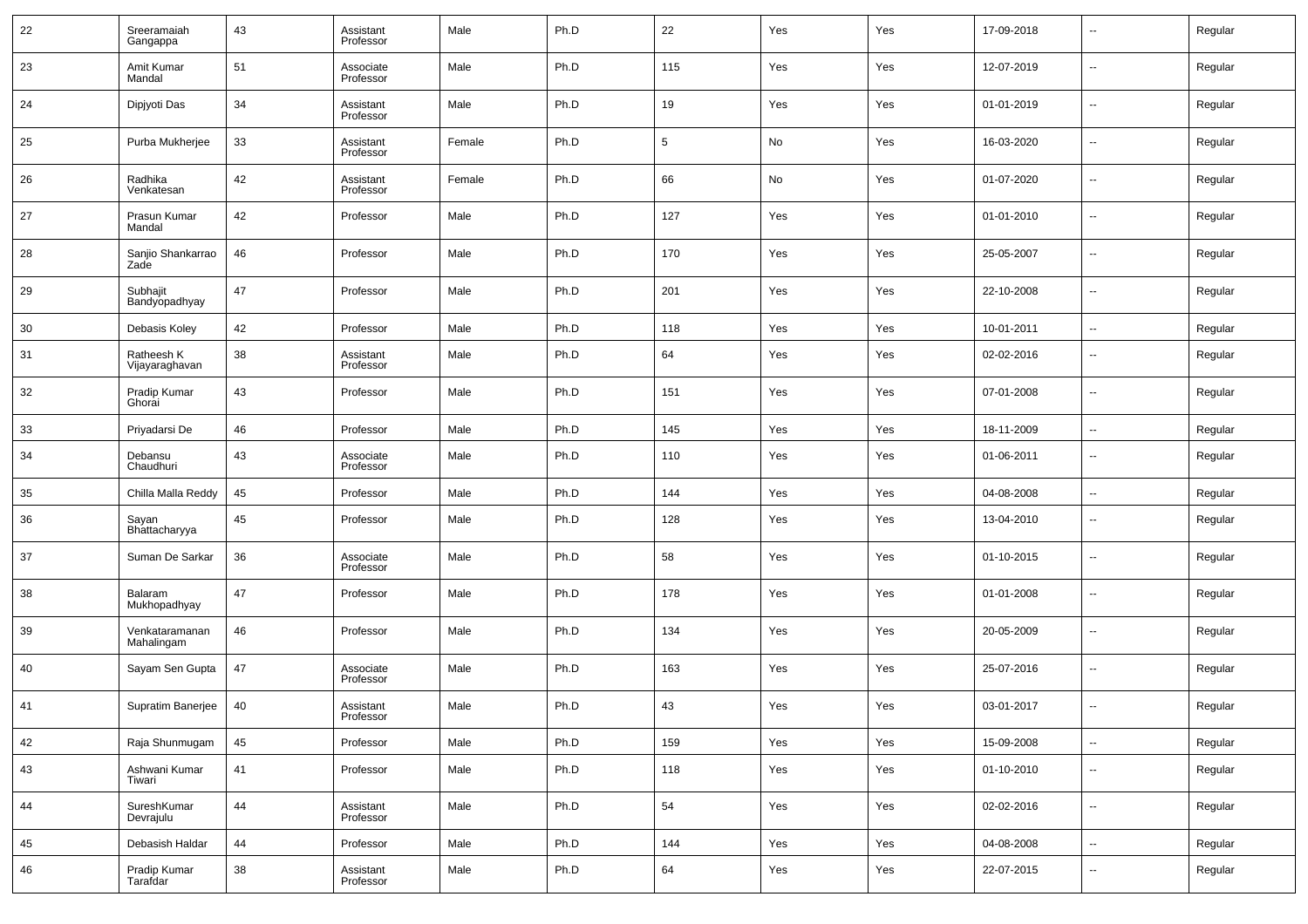| 47 | Rahul Banerjee             | 42 | Associate<br>Professor                              | Male   | Ph.D | 59  | Yes | Yes | 01-09-2017 | н.                       | Regular |
|----|----------------------------|----|-----------------------------------------------------|--------|------|-----|-----|-----|------------|--------------------------|---------|
| 48 | Amlan Kusum Roy            | 51 | Associate<br>Professor                              | Male   | Ph.D | 148 | Yes | Yes | 25-03-2008 | $\sim$                   | Regular |
| 49 | Sumit Khanra               | 44 | Associate<br>Professor                              | Male   | Ph.D | 132 | Yes | Yes | 20-07-2009 | ⊷                        | Regular |
| 50 | Mousumi Das                | 45 | Associate<br>Professor                              | Female | Ph.D | 141 | Yes | Yes | 19-02-2015 | ⊶.                       | Regular |
| 51 | Dibyendu Das               | 39 | Assistant<br>Professor                              | Male   | Ph.D | 59  | Yes | Yes | 13-01-2017 | ⊷                        | Regular |
| 52 | Swadhin Kumar<br>Mandal    | 46 | Professor                                           | Male   | Ph.D | 157 | Yes | Yes | 16-07-2007 | ⊷                        | Regular |
| 53 | Pradipta<br>Purkayastha    | 45 | Professor                                           | Male   | Ph.D | 188 | Yes | Yes | 19-05-2009 | ⊷                        | Regular |
| 54 | Soumyajit Roy              | 44 | Associate<br>Professor                              | Male   | Ph.D | 114 | Yes | Yes | 01-02-2011 | ⊷                        | Regular |
| 55 | Biplab Maji                | 33 | Assistant<br>Professor                              | Male   | Ph.D | 48  | Yes | Yes | 29-07-2016 | $\overline{\phantom{a}}$ | Regular |
| 56 | Arindam<br>Mukherjee       | 46 | Professor                                           | Male   | Ph.D | 133 | Yes | Yes | 11-07-2009 | ⊷                        | Regular |
| 57 | Sourav Pal                 | 65 | Dean / Principal /<br>Director / Vice<br>Chancellor | Male   | Ph.D | 168 | Yes | Yes | 12-10-2017 | $\overline{\phantom{a}}$ | Regular |
| 58 | Alakesh Bisai              | 43 | Professor                                           | Male   | Ph.D | 127 | Yes | Yes | 20-05-2019 | $\ddotsc$                | Regular |
| 59 | Debabrata<br>Mukherjee     | 36 | Assistant<br>Professor                              | Male   | Ph.D | 29  | Yes | Yes | 04-06-2019 | ⊷                        | Regular |
| 60 | Susmita Roy                | 35 | Assistant<br>Professor                              | Female | Ph.D | 14  | Yes | Yes | 14-06-2019 | ⊷                        | Regular |
| 61 | Amitava Das                | 60 | Professor                                           | Male   | Ph.D | 347 | No  | Yes | 03-01-2020 | $\ddotsc$                | Regular |
| 62 | Sangita Sen                | 33 | Assistant<br>Professor                              | Female | Ph.D | 1   | No  | Yes | 23-06-2020 | ⊷                        | Regular |
| 63 | Kathakali<br>Bhattacharyya | 41 | Associate<br>Professor                              | Female | Ph.D | 113 | Yes | Yes | 18-07-2011 | ⊷                        | Regular |
| 64 | Sujata Ray                 | 44 | Associate<br>Professor                              | Female | Ph.D | 144 | Yes | Yes | 05-08-2010 | ⊷                        | Regular |
| 65 | Swastika<br>Chatterjee     | 37 | Assistant<br>Professor                              | Female | Ph.D | 64  | Yes | Yes | 30-07-2018 | н.                       | Regular |
| 66 | Gopala Krishna<br>Darbha   | 40 | Assistant<br>Professor                              | Male   | Ph.D | 51  | Yes | Yes | 10-01-2017 | ⊷                        | Regular |
| 67 | Sayantan Sarkar            | 37 | Assistant<br>Professor                              | Male   | Ph.D | 34  | Yes | Yes | 04-05-2017 | $\sim$                   | Regular |
| 68 | Sukanta De                 | 50 | Associate<br>Professor                              | Male   | Ph.D | 145 | Yes | Yes | 26-10-2018 | $\sim$                   | Regular |
| 69 | Tapabrato Sarkar           | 33 | Assistant<br>Professor                              | Male   | Ph.D | 52  | Yes | Yes | 14-06-2018 | $\sim$                   | Regular |
| 70 | Kajaljyoti Borah           | 40 | Assistant<br>Professor                              | Male   | Ph.D | 88  | Yes | Yes | 03-01-2017 | ⊶.                       | Regular |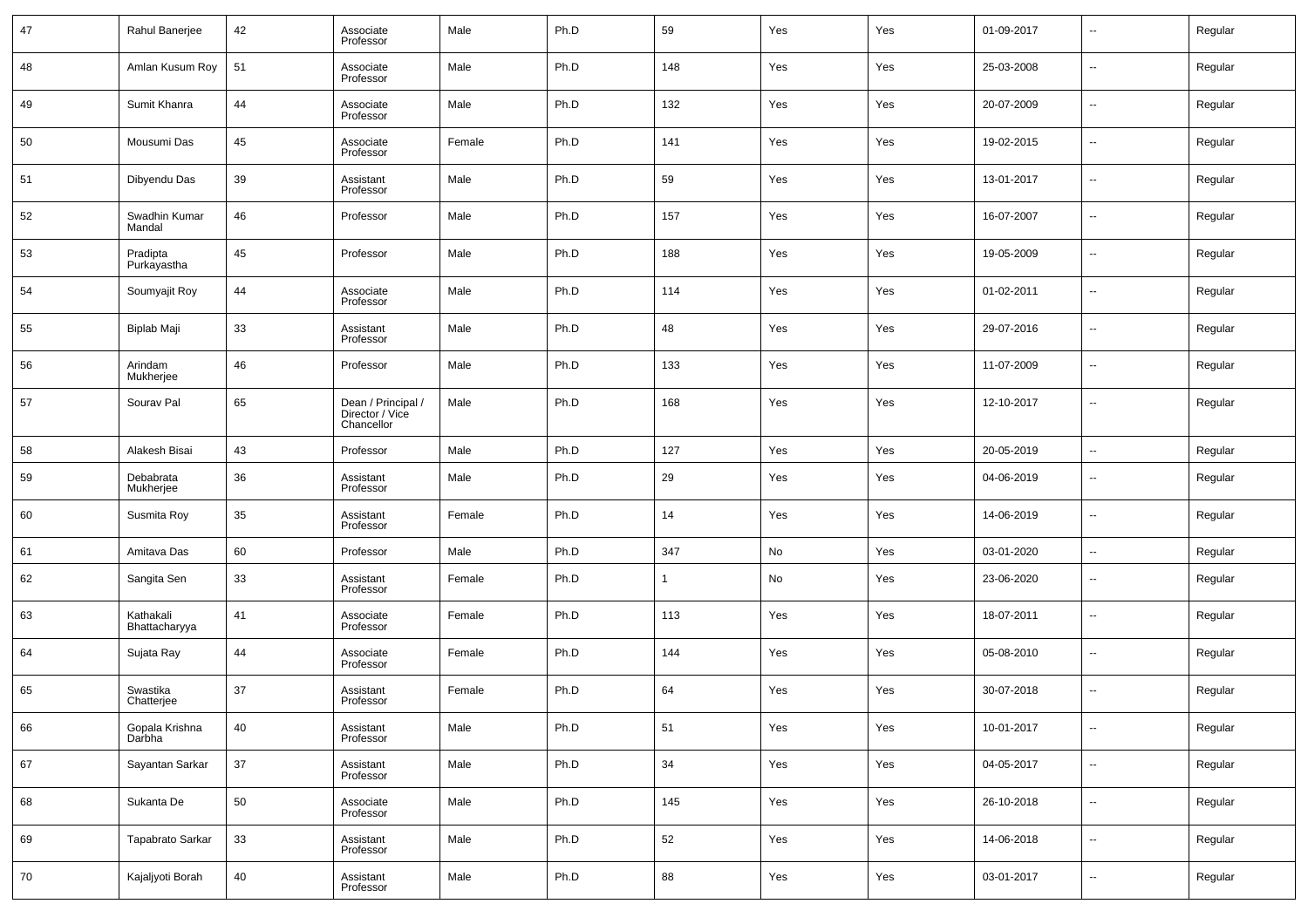| 71 | Tarun Kumar Dalai            | 47 | Associate<br>Professor                              | Male   | Ph.D | 174 | Yes | Yes | 02-08-2010 | $\overline{\phantom{a}}$ | Regular |
|----|------------------------------|----|-----------------------------------------------------|--------|------|-----|-----|-----|------------|--------------------------|---------|
| 72 | Supriyo Mitra                | 43 | Professor                                           | Male   | Ph.D | 189 | Yes | Yes | 10-05-2010 | $\sim$                   | Regular |
| 73 | Prasanta Sanyal              | 45 | Dean / Principal /<br>Director / Vice<br>Chancellor | Male   | Ph.D | 175 | Yes | Yes | 13-12-2010 | $\overline{\phantom{a}}$ | Regular |
| 74 | Manoj Kumar<br>Jaiswal       | 45 | Associate<br>Professor                              | Male   | Ph.D | 125 | Yes | Yes | 25-02-2010 | $\overline{\phantom{a}}$ | Regular |
| 75 | GAURAV<br>SHUKLA             | 34 | Assistant<br>Professor                              | Male   | Ph.D | 35  | Yes | Yes | 19-12-2018 | $\overline{\phantom{a}}$ | Regular |
| 76 | SANJAY KUMAR<br>MANDAL       | 35 | Assistant<br>Professor                              | Male   | Ph.D | 19  | Yes | Yes | 01-01-2019 | $\overline{\phantom{a}}$ | Regular |
| 77 | Subhronil Mondal             | 33 | Assistant<br>Professor                              | Male   | Ph.D | 61  | No  | Yes | 13-07-2020 | $\overline{\phantom{a}}$ | Regular |
| 78 | Anirban Banerjee             | 41 | Associate<br>Professor                              | Male   | Ph.D | 116 | Yes | Yes | 15-12-2010 | $\overline{\phantom{a}}$ | Regular |
| 79 | Asok Kumar<br>Nanda          | 54 | Professor                                           | Male   | Ph.D | 331 | Yes | Yes | 26-12-2008 | $\overline{\phantom{a}}$ | Regular |
| 80 | Sushil Gorai                 | 38 | Assistant<br>Professor                              | Male   | Ph.D | 80  | Yes | Yes | 06-08-2015 | $\overline{\phantom{a}}$ | Regular |
| 81 | Koel Das                     | 44 | Associate<br>Professor                              | Female | Ph.D | 110 | Yes | Yes | 05-12-2011 | $\overline{\phantom{a}}$ | Regular |
| 82 | Shirshendu<br>Chowdhury      | 35 | Assistant<br>Professor                              | Male   | Ph.D | 58  | Yes | Yes | 05-05-2017 | $\overline{\phantom{a}}$ | Regular |
| 83 | Satyaki Mazumder             | 37 | Assistant<br>Professor                              | Male   | Ph.D | 120 | Yes | Yes | 16-12-2013 | $\overline{\phantom{a}}$ | Regular |
| 84 | Saugata<br>Bandyopadhyay     | 42 | Associate<br>Professor                              | Male   | Ph.D | 144 | Yes | Yes | 18-08-2008 | $\overline{\phantom{a}}$ | Regular |
| 85 | Rajib Dutta                  | 36 | Assistant<br>Professor                              | Male   | Ph.D | 54  | Yes | Yes | 05-02-2016 | $\overline{\phantom{a}}$ | Regular |
| 86 | Subrata Shyam<br>Roy         | 43 | Associate<br>Professor                              | Male   | Ph.D | 132 | Yes | Yes | 02-08-2010 | $\overline{\phantom{a}}$ | Regular |
| 87 | Somnath Basu                 | 38 | Associate<br>Professor                              | Male   | Ph.D | 122 | Yes | Yes | 01-06-2016 | $\overline{\phantom{a}}$ | Regular |
| 88 | Shibannanda<br><b>Biswas</b> | 39 | Assistant<br>Professor                              | Male   | Ph.D | 96  | Yes | Yes | 31-01-2014 | $\overline{\phantom{a}}$ | Regular |
| 89 | Swarnendu Datta              | 34 | Assistant<br>Professor                              | Male   | Ph.D | 65  | Yes | Yes | 19-02-2015 | $\overline{\phantom{a}}$ | Regular |
| 90 | Anirvan<br>Chakraborty       | 34 | Assistant<br>Professor                              | Male   | Ph.D | 25  | Yes | Yes | 25-06-2018 | $\overline{\phantom{a}}$ | Regular |
| 91 | Soumya<br>Bhattacharya       | 35 | Assistant<br>Professor                              | Male   | Ph.D | 67  | Yes | Yes | 25-06-2018 | $\overline{\phantom{a}}$ | Regular |
| 92 | Sayan Bagchi                 | 33 | Assistant<br>Professor                              | Male   | Ph.D | 21  | Yes | Yes | 26-09-2018 | $\overline{\phantom{a}}$ | Regular |
| 93 | Mohd Ali Zinna               | 33 | Assistant<br>Professor                              | Male   | Ph.D | 35  | Yes | Yes | 30-11-2018 | $\overline{\phantom{a}}$ | Regular |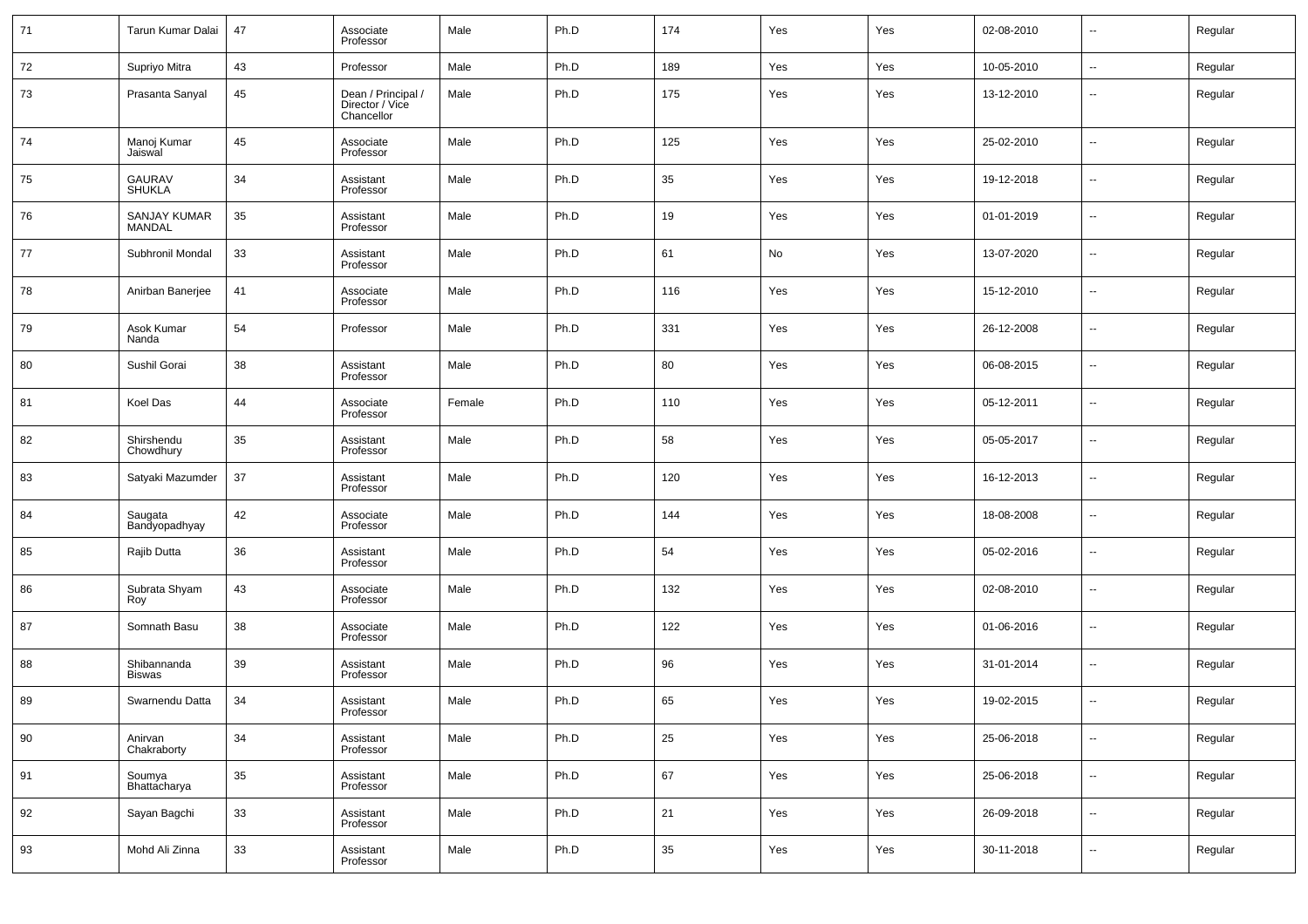| 94  | Soumalya Joardar         | 34 | Assistant<br>Professor                              | Male   | Ph.D | 15  | No  | Yes | 12-05-2019 | $\overline{\phantom{a}}$ | Regular |
|-----|--------------------------|----|-----------------------------------------------------|--------|------|-----|-----|-----|------------|--------------------------|---------|
| 95  | Arindam<br>Kundagrami    | 47 | Dean / Principal /<br>Director / Vice<br>Chancellor | Male   | Ph.D | 126 | Yes | Yes | 28-01-2010 | $\overline{\phantom{a}}$ | Regular |
| 96  | Prasanta K<br>Panigrahi  | 62 | Dean / Principal /<br>Director / Vice<br>Chancellor | Male   | Ph.D | 323 | Yes | Yes | 14-12-2007 | $\sim$                   | Regular |
| 97  | Goutam Dev<br>Mukherjee  | 52 | Professor                                           | Male   | Ph.D | 146 | Yes | Yes | 18-06-2008 | $\overline{\phantom{a}}$ | Regular |
| 98  | Partha Mitra             | 44 | Assistant<br>Professor                              | Male   | Ph.D | 145 | Yes | Yes | 01-07-2009 | $\overline{\phantom{a}}$ | Regular |
| 99  | Sourin Das               | 45 | Associate<br>Professor                              | Male   | Ph.D | 121 | No  | Yes | 08-11-2016 | $\overline{\phantom{a}}$ | Regular |
| 100 | Rajesh Kumble<br>Nayak   | 49 | Professor                                           | Male   | Ph.D | 181 | Yes | Yes | 01-11-2007 | $\overline{\phantom{a}}$ | Regular |
| 101 | <b>Bhavtosh Bansal</b>   | 45 | Associate<br>Professor                              | Male   | Ph.D | 124 | Yes | Yes | 30-03-2010 | $\overline{\phantom{a}}$ | Regular |
| 102 | Kamaraju<br>Natarajan    | 42 | Assistant<br>Professor                              | Male   | Ph.D | 49  | Yes | Yes | 11-07-2016 | $\overline{\phantom{a}}$ | Regular |
| 103 | Narayan Banerjee         | 60 | Dean / Principal /<br>Director / Vice<br>Chancellor | Male   | Ph.D | 427 | Yes | Yes | 01-01-2008 | $\overline{\phantom{a}}$ | Regular |
| 104 | Subhasis Sinha           | 47 | Associate<br>Professor                              | Male   | Ph.D | 167 | Yes | Yes | 02-09-2008 | $\overline{\phantom{a}}$ | Regular |
| 105 | Siddhartha Lal           | 46 | Associate<br>Professor                              | Male   | Ph.D | 120 | Yes | Yes | 22-07-2010 | $\overline{\phantom{a}}$ | Regular |
| 106 | Amit Ghosal              | 48 | Professor                                           | Male   | Ph.D | 149 | Yes | Yes | 07-04-2008 | $\overline{\phantom{a}}$ | Regular |
| 107 | Rangeet<br>Bhattacharyya | 44 | Associate<br>Professor                              | Male   | Ph.D | 120 | Yes | Yes | 16-08-2010 | $\overline{\phantom{a}}$ | Regular |
| 108 | Satyabrata Raj           | 45 | Professor                                           | Male   | Ph.D | 147 | Yes | Yes | 24-04-2008 | $\overline{\phantom{a}}$ | Regular |
| 109 | <b>Bipul Pal</b>         | 45 | Professor                                           | Male   | Ph.D | 155 | Yes | Yes | 22-08-2007 | $\sim$                   | Regular |
| 110 | Nirmalya Ghosh           | 46 | Professor                                           | Male   | Ph.D | 140 | Yes | Yes | 19-11-2009 | $\sim$                   | Regular |
| 111 | Rumi De                  | 45 | Associate<br>Professor                              | Female | Ph.D | 120 | Yes | Yes | 16-08-2010 | $\overline{\phantom{a}}$ | Regular |
| 112 | Ananda Dasgupta          | 50 | Associate<br>Professor                              | Male   | Ph.D | 243 | Yes | Yes | 01-06-2007 | $\overline{\phantom{a}}$ | Regular |
| 113 | Ayan Banerjee            | 47 | Professor                                           | Male   | Ph.D | 186 | Yes | Yes | 15-06-2009 | $\overline{\phantom{a}}$ | Regular |
| 114 | Golam Mortuza<br>Hossain | 40 | Associate<br>Professor                              | Male   | Ph.D | 138 | Yes | Yes | 10-08-2010 | $\overline{\phantom{a}}$ | Regular |
| 115 | Soumitro Banerjee        | 59 | Dean / Principal /<br>Director / Vice<br>Chancellor | Male   | Ph.D | 411 | Yes | Yes | 01-05-2009 | $\overline{\phantom{a}}$ | Regular |
| 116 | Dibyendu Nandi           | 46 | Professor                                           | Male   | Ph.D | 151 | Yes | Yes | 31-12-2008 | $\overline{\phantom{a}}$ | Regular |
| 117 | Anandamohan<br>Ghosh     | 47 | Associate<br>Professor                              | Male   | Ph.D | 120 | Yes | Yes | 29-07-2010 | $\overline{\phantom{a}}$ | Regular |